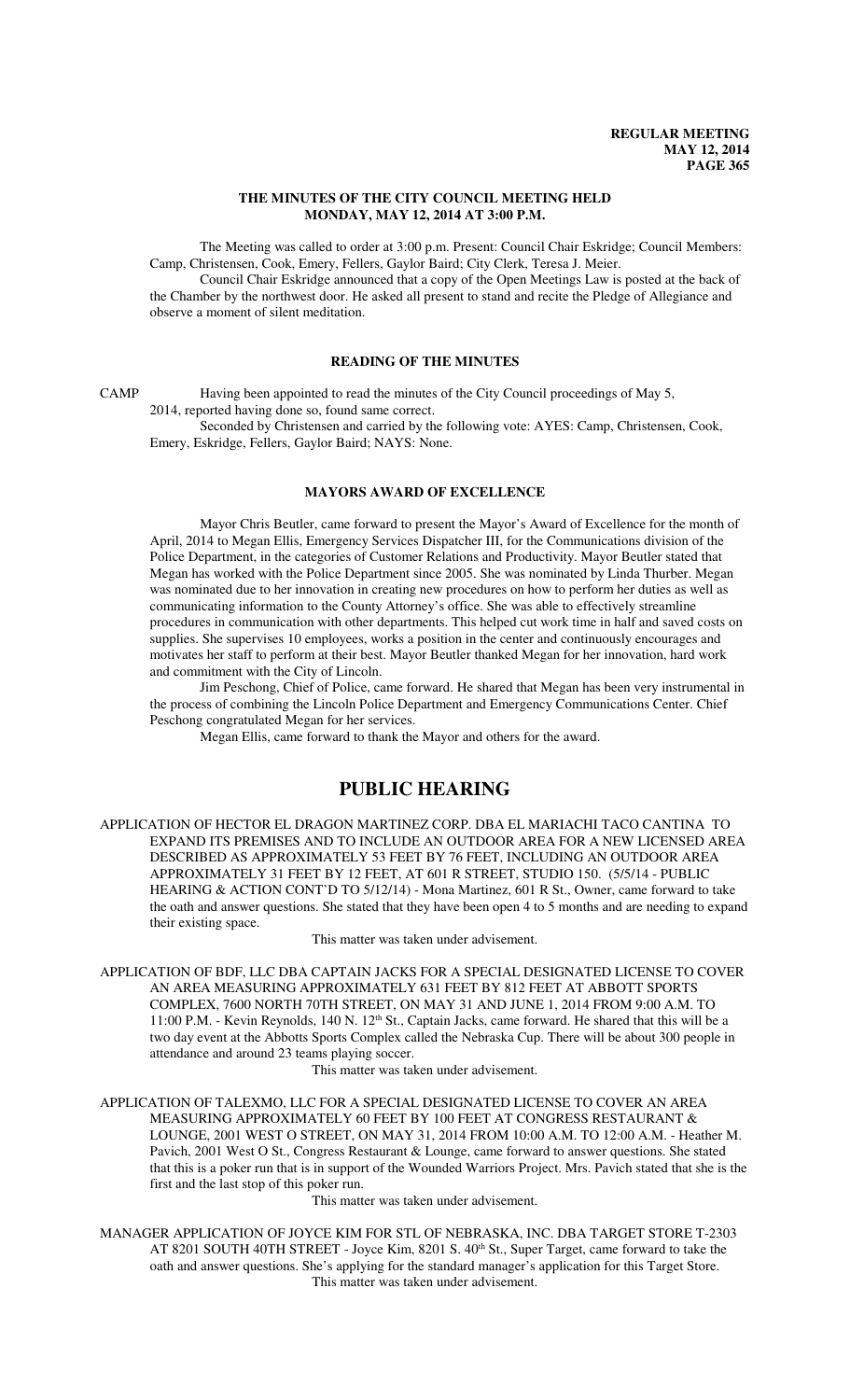MANAGER APPLICATION OF NICK FRALEY FOR GREENFIELD'S CAFÉ INC. DBA GREENFIELD'S AT 7900 S. 87TH ST - Nick Fraley, 7900 S. 87<sup>th</sup> St., Executive Chef at Greenfield's, came forward to take the oath and answer questions. Mr. Fraley stated he's applying for the manager's application. They serve beers, wines and a few mixed drinks. Discussion followed.

This matter was taken under advisement.

MISC. 14001 -- DECLARING THE VAN DORN REDEVELOPMENT AREA #2 CONSISTING OF APPROXIMATELY 289.1 ACRES GENERALLY LOCATED BETWEEN S. 1ST STREET TO THE WEST, CALVERT STREET TO THE SOUTH, VACATED RAILROAD RIGHT-OF-WAY WEST OF 8TH STREET ADJACENT TO STANDING BEAR PARK TO VAN DORN STREET TO THE EAST, AND THE NORTH PROPERTY LINE OF SAWYER SNELL PARK TO THE NORTH, AS BLIGHTED AND SUBSTANDARD - David Landis, Director of Urban Development, came forward. He said Urban Development suggested to the developer to find the Hanna Keelan Planning Associates for the purpose of doing a blight study regarding the area. The Hanna Keelan Report finds that both blighted and substandard conditions are present, 10 of the 12 blighted factors are present and 4 of the 5 substandard conditions exist. The study concludes that the lot layouts are insufficient, the presence of diagonal roads & railroad lines break up the ability to get normal buildable lots, a total of 80% of parcels have no public sidewalks and 50% have gravel & dirt services. Mr. Landis said for those reasons they support the Planning Commissions unanimous agreement that this is a blighted and substandard area. Discussion followed.

Derek C. Zimmerman, 1248 O St. Suite 600, Baylor Evnen Lawfirm, came forward and discussed future plans for the area. Discussion followed.

Darl Nauman, 2436 N. 48<sup>th</sup> St, Ayars & Ayars, came forward to clarify some information. Discussion followed.

Andy Ferguson, 710 Hill St., President & Executive Director or Sporting Lincoln FC came forward in support.

Dave Landis, Director of Urban Development, came forward to explain some irregularities regarding the map.

This matter was taken under advisement.

APPROVING A CONTRACT AGREEMENT BETWEEN THE CITY OF LINCOLN, LANCASTER COUNTY, THE LINCOLN-LANCASTER COUNTY PUBLIC BUILDING COMMISSION, AND EAGLE SERVICES FOR THE ANNUAL REQUIREMENTS FOR PORTABLE CHEMICAL TOILET SERVICES, PURSUANT TO BID NO. 14-056, FOR A FOUR YEAR TERM - Bob Walla, Assistant Purchasing Agent, came forward to answer questions. Discussion followed. This matter was taken under advisement.

ACCEPTING THE REPORT OF NEW AND PENDING CLAIMS AGAINST THE CITY AND APPROVING DISPOSITION OF CLAIMS SET FORTH FOR THE PERIOD OF APRIL 16-30, 2014 - Rod Confer, City Attorney, came forward. He shared that the claim from Joseph M. Brus, P.R. of Estate of Scott Brus, was not filed within one year, per the Political Subdivision Tort Claims Act. There is no jurisdiction to allow the claim. Mr. Confer said even if the claim would not have been filed late, the claim would still be denied based on its merits and conditions of the incident that occurred on July 10, 2012. Discussion followed. This matter was taken under advisement.

APPROVING THE HARTLEY FLATS REDEVELOPMENT AGREEMENT BETWEEN TJK INVESTMENTS INC. AND THE CITY OF LINCOLN RELATING TO THE REDEVELOPMENT OF THE PROPERTIES CONSISTING OF 13 UNITS LOCATED AT 444, 436 AND 422 NORTH 27TH STREET - Dave Landis, Director of Urban Development, came forward. He shared that this is a \$1.3 million dollar project with TIFF proceeds of \$166,000.00. The TIFF funds would be spent for the facade, energy efficient heat pumps & windows, fencing, and paving of the alley. Mr. Landis stated that Kris Sonderup, a commercial developer and owner of Mooses Tooth, has met with the North 27<sup>th</sup> Street Business Association, the Hartley Neighborhood Association, and Urban Design Committee regarding this project.

Kris Sonderup, 720 N. 27<sup>th</sup> Street, Owner of Mooses Tooth, came forward. He stated that he has had his retail business at 27<sup>th</sup> and Vine St., for over 30 years. Also, they have worked with Urban Development in 2001 to redevelop 6 properties which is now Sterling Village, 18,000 ft office and retail center. Mr. Sonderup shared that a residential build would work best in the area. Hartley Flats would be a contemporary, energy efficient building that would be a nice addition to 27th street. Discussion followed.

Casey Conrad, 1012 N. 27<sup>th</sup> St., President of N. 27<sup>th</sup> Street Business & Civic Association, came forward in support.

This matter was taken under advisement.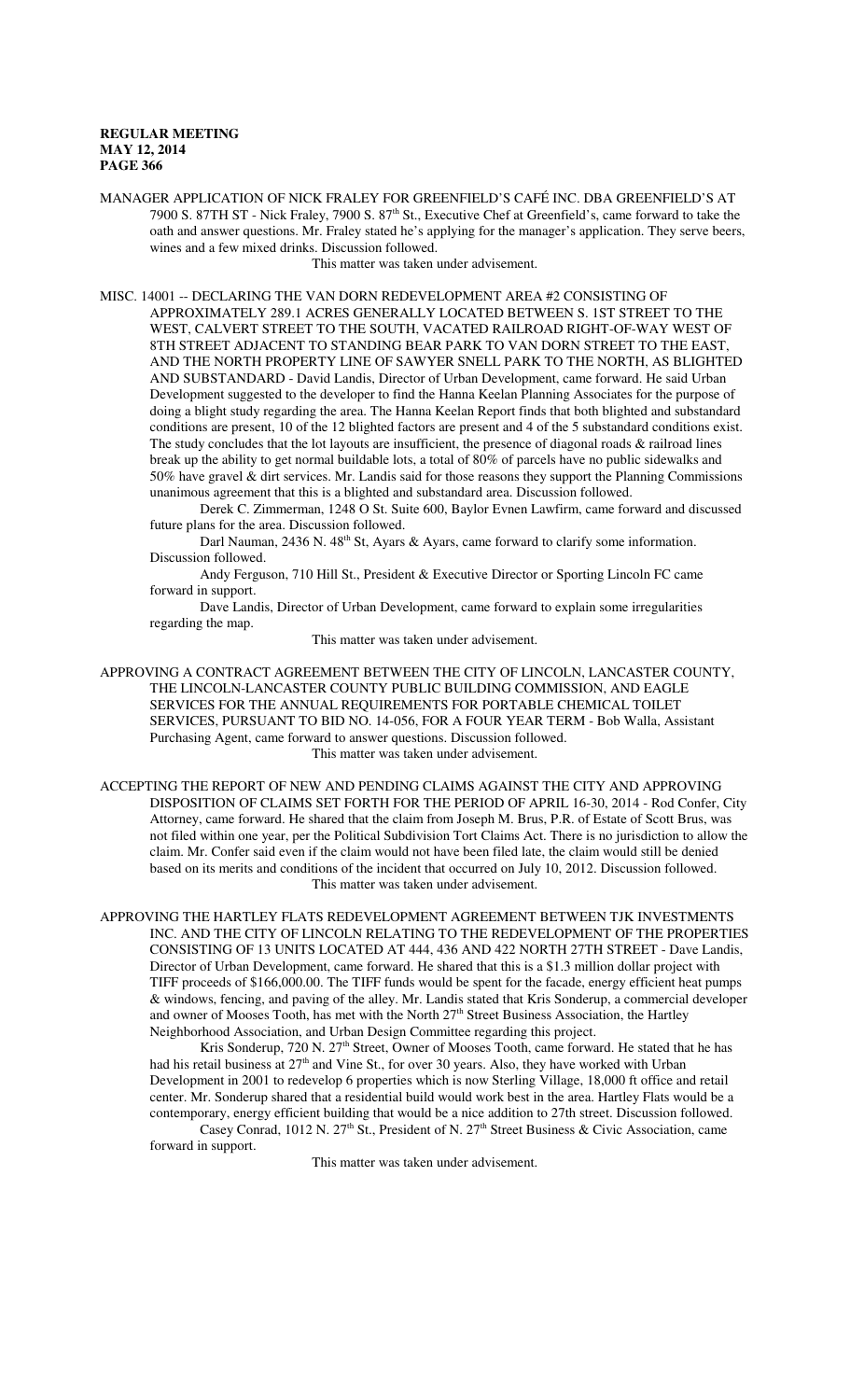# **COUNCIL ACTION**

### **REPORTS OF CITY OFFICERS**

CLERK'S LETTER AND MAYOR'S APPROVAL OF RESOLUTIONS AND ORDINANCES PASSED BY THE CITY COUNCIL ON APRIL 28, 2014 - CLERK presented said report which was placed on file in the office of the City Clerk. **(27-1)**

REPORT FROM CITY TREASURER OF CITY CASH ON HAND AT THE CLOSE OF BUSINESS MARCH 31, 2014 - CLERK presented said report which was placed on file in the office of the Cit Clerk. **(5-21)**

## **PETITIONS & COMMUNICATIONS**

SETTING THE HEARING DATE OF MON., MAY 19, 2014 AT 3 P.M. 5:30 P.M. ON THE APPLICATION OF BLUE BLOOD BREWING COMPANY INC. DBA BLUE BLOOD BREWING CO. TO ADD AN OUTDOOR AREA MEASURING APPROX. 20' X 18' TO THE SOUTH AT 500 W. SOUTH ST - CLERK read the following resolution, introduced by Jon A. Camp, who moved its adoption:

A-88253 BE IT RESOLVED by the City Council, of the City of Lincoln, that a hearing date is hereby set for Monday, May 19, 2014, at 5:30 p.m. or as soon thereafter as possible in the City Council Chambers, County-City Building, 555 S. 10th St., Lincoln, NE for the application of Blue Blood Brewing Company Inc dba Blue Blood Brewing Company for an addition to the licensed premise to include an outdoor area approx 20' x 18' to the south located at 500 W South Street.

If the Police Dept. is unable to complete the investigation by said time, a new hearing date will be

set.

Introduced by Jon A. Camp

Seconded by Christensen & carried by the following vote: AYES: Camp, Christensen, Cook, Emery, Eskridge, Fellers, Gaylor Baird; NAYS: None.

# REFERRED TO THE PLANNING DEPARTMENT:

Change of Zone 05068D, requested by ESP, Inc., for an amendment to The Woodlands at Yankee Hill Planned Unit Development, for a change from AG Agricultural Dist. to R-3 Residential Dist. PUD; to expand the PUD by approx. 10.55 acres, more or less, on property generally located between S. 70th St. & S. 84th St., south of Yankee Hill Road; for a Planned Unit Development District designation of said property; and for approval of a development plan which proposes modifications to the Zoning Ordinance & Land Subdivision Ordinance, and which increases the number of dwelling units shown in the PUD from 613 to 675, thereby increasing the total number of allowed dwelling units to 700 on the underlying R-3 zoned area.

# PLACED ON FILE IN THE OFFICE OF THE CITY CLERK:

Administrative Amendment No. 14028 to Special Permit No. 09022A, Wilderness Place, approved by the Planning Director on April 30, 2014, requested by Nebraska Neon Sign, Co., for a minor reduction in the setback of five feet for a free standing sign along S. 33rd St., on property generally located at S. 33rd St. and Yankee Hill Rd.

#### **LIQUOR RESOLUTIONS**

- APPLICATION OF HECTOR EL DRAGON MARTINEZ CORP. DBA EL MARIACHI TACO CANTINA TO EXPAND ITS PREMISES AND TO INCLUDE AN OUTDOOR AREA FOR A NEW LICENSED AREA DESCRIBED AS APPROXIMATELY 53 FEET BY 76 FEET, INCLUDING AN OUTDOOR AREA APPROXIMATELY 31 FEET BY 12 FEET, AT 601 R STREET, STUDIO 150. (5/5/14 - PUBLIC HEARING & ACTION CONT'D TO 5/12/14) - CLERK read the following resolution, introduced by Jon A. Camp, who moved its adoption for approval:
- A-88254 That after hearing duly had as required by law, consideration of the facts of this application, the Nebraska Liquor Control Act, and the pertinent City ordinances, the City Council recommends that the application of Hector El Dragon Martinez Corp. dba El Mariachi Taco Cantina to expand its licensed premises and to include an outdoor area for a new licensed area described as approximately 53 feet by 76 feet, including an outdoor area approximately 31 feet by 12 feet located at 601 R Street be approved with the condition that the premises complies in every respect with all City and State regulations.

BE IT FURTHER RESOLVED that the City Clerk is directed to transmit a copy of this resolution to the Nebraska Liquor Control Commission.

Introduced by Jon A. Camp

Seconded by Christensen & carried by the following vote: AYES: Camp, Christensen, Cook, Emery, Eskridge, Fellers, Gaylor Baird; NAYS: None.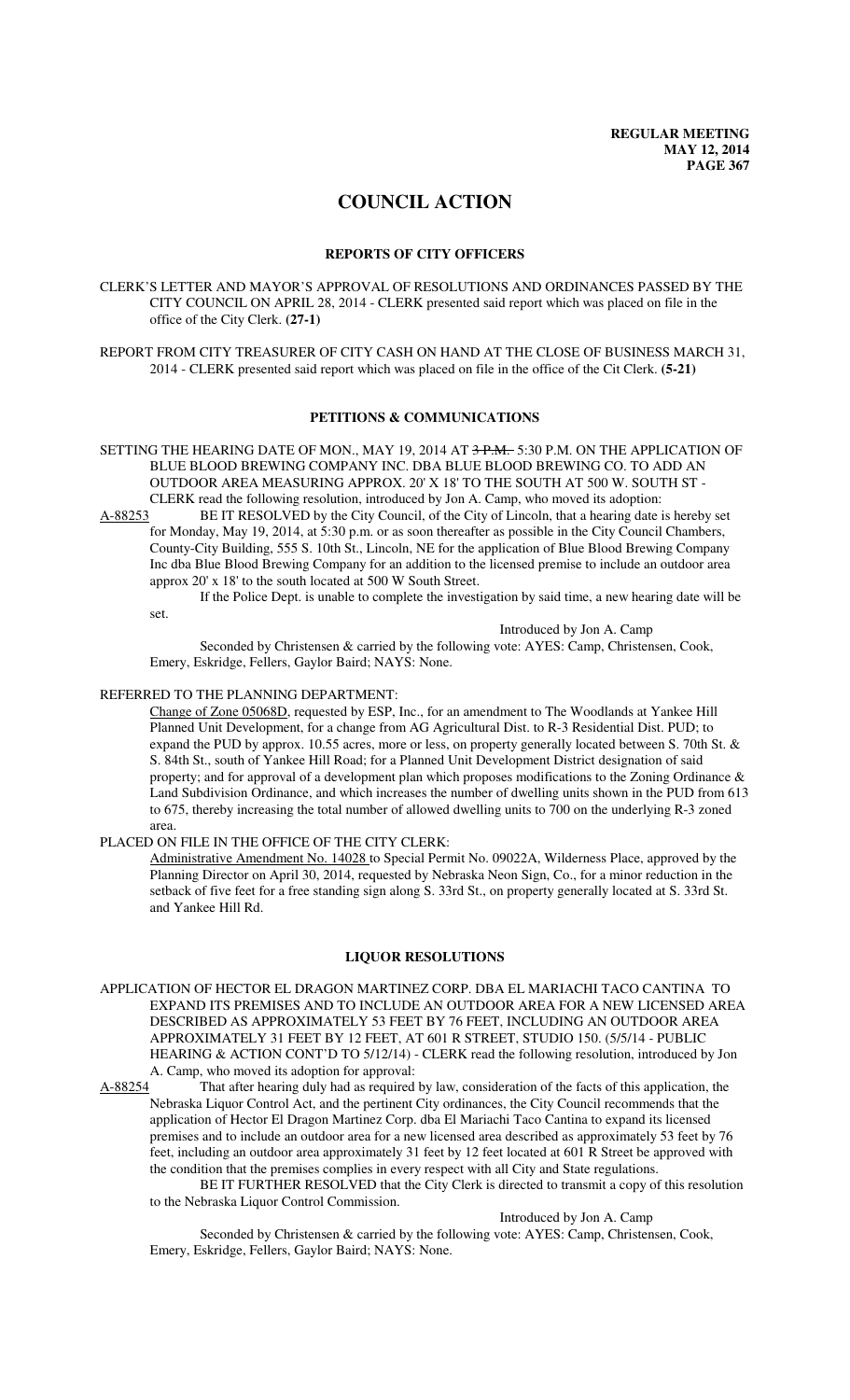APPLICATION OF SMG FOOD & BEVERAGE LLC FOR A SPECIAL DESIGNATED LICENSE TO COVER AN AREA MEASURING APPROXIMATELY 700 FEET BY 448 FEET AT PINEWOOD BOWL, 3201 SOUTH CODDINGTON AVE., ON JUNE 7, 20, 24, AUGUST 2 AND 25, 2014 FROM 8:00 A.M. TO 2:00 A.M. - PRIOR to reading:

CAMP Moved to continue Public Hearing & Action for 1 week to 5/19/2014.

Seconded by Christensen & carried by the following vote: AYES: Camp, Christensen, Cook, Emery, Eskridge, Fellers, Gaylor Baird; NAYS: None.

APPLICATION OF BDF, LLC DBA CAPTAIN JACKS FOR A SPECIAL DESIGNATED LICENSE TO COVER AN AREA MEASURING APPROXIMATELY 631 FEET BY 812 FEET AT ABBOTT SPORTS COMPLEX, 7600 NORTH 70TH STREET, ON MAY 31 AND JUNE 1, 2014 FROM 9:00 A.M. TO 11:00 P.M. - CLERK read the following resolution, introduced by Jon A. Camp, who moved its adoption for approval:

A-88255 BE IT RESOLVED by the City Council of the City of Lincoln, Nebraska:

That after hearing duly had as required by law, consideration of the facts of this application, the Nebraska Liquor Control Act, and the pertinent City ordinances, the City Council recommends that the application of BDF, LLC dba Captain Jacks for a Special Designated License to cover an area measuring approximately 631 feet by 812 feet at Abbott Sports Complex, 7600 North 70th Street, Lincoln, Nebraska, on May 31 and June 1, 2014, between the hours of 9:00 a.m. and 11:00 p.m., be approved with the condition that the premises complies in every respect with all City and State regulations and with the following requirements:

1. Identification to be checked, wristbands required on all parties wishing to consume alcohol.

means.

2. Adequate security shall be provided for the event.

3. The area requested for the permit shall be separated from the public by a fence or other

Responsible alcohol service practices shall be followed.

BE IT FURTHER RESOLVED the City Clerk is directed to transmit a copy of this resolution to the Nebraska Liquor Control Commission.

Introduced by Jon A. Camp

Seconded by Christensen & carried by the following vote: AYES: Camp, Christensen, Cook, Emery, Eskridge, Fellers, Gaylor Baird; NAYS: None.

APPLICATION OF TALEXMO, LLC FOR A SPECIAL DESIGNATED LICENSE TO COVER AN AREA MEASURING APPROXIMATELY 60 FEET BY 100 FEET AT CONGRESS RESTAURANT & LOUNGE, 2001 WEST O STREET, ON MAY 31, 2014 FROM 10:00 A.M. TO 12:00 A.M. - CLERK

read the following resolution, introduced by Jon A. Camp, who moved its adoption for approval:<br>A-88256 BE IT RESOLVED by the City Council of the City of Lincoln, Nebraska: BE IT RESOLVED by the City Council of the City of Lincoln, Nebraska:

That after hearing duly had as required by law, consideration of the facts of this application, the Nebraska Liquor Control Act, and the pertinent City ordinances, the City Council recommends that the application of Talexmo, LLC for a Special Designated License to cover an area measuring approximately 60 feet by 100 feet at Congress Restaurant & Lounge, 2001 West O Street, Lincoln, Nebraska, on May 31, 2014, between the hours of 10:00 a.m. and 12:00 a.m., be approved with the condition that the premises complies in every respect with all City and State regulations and with the following requirements: 1. Identification to be checked, wristbands required on all parties wishing to consume

alcohol.

means.

2. Adequate security shall be provided for the event.

3. The area requested for the permit shall be separated from the public by a fence or other

Responsible alcohol service practices shall be followed.

BE IT FURTHER RESOLVED the City Clerk is directed to transmit a copy of this resolution to the Nebraska Liquor Control Commission.

Introduced by Jon A. Camp

Seconded by Christensen & carried by the following vote: AYES: Camp, Christensen, Cook, Emery, Eskridge, Fellers, Gaylor Baird; NAYS: None.

MANAGER APPLICATION OF JOYCE KIM FOR STL OF NEBRASKA, INC. DBA TARGET STORE T-2303 AT 8201 SOUTH 40TH STREET - CLERK read the following resolution, introduced by Jon A. Camp, who moved its adoption for approval:

A-88257 WHEREAS, STL of Nebraska, Inc. dba Target Store T-2303 located at 8201 South 40th Street, Lincoln, Nebraska has been approved for a Retail Class "DK" liquor license, and now requests that Joyce

Kim be named manager;

WHEREAS, Joyce Kim appears to be a fit and proper person to manage said business.

NOW, THEREFORE, BE IT RESOLVED by the City Council of the City of Lincoln, Nebraska: That after hearing duly had as required by law, consideration of the facts of this application, the Nebraska Liquor Control Act, and the pertinent City ordinances, the City Council recommends that Joyce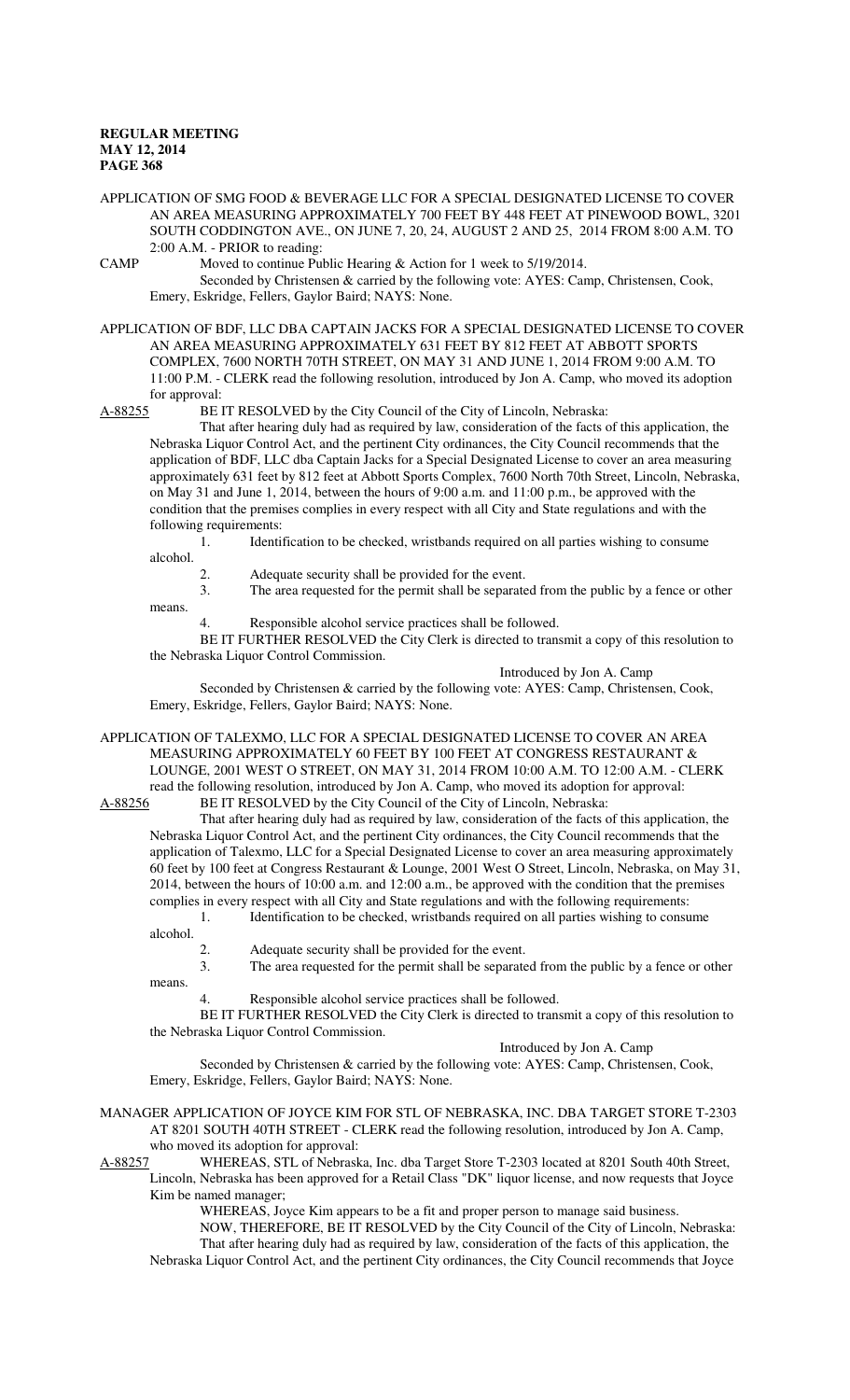Kim be approved as manager of this business for said licensee upon condition that the Applicant must successfully complete the responsible beverage server training course required by Section 5.04.035 of the Lincoln Municipal Code within 30 days of approval of this resolution.

The City Clerk is directed to transmit a copy of this resolution to the Nebraska Liquor Control Commission.

Introduced by Jon A. Camp

Seconded by Christensen & carried by the following vote: AYES: Camp, Christensen, Cook, Emery, Eskridge, Fellers, Gaylor Baird; NAYS: None.

MANAGER APPLICATION OF NICK FRALEY FOR GREENFIELD'S CAFÉ INC. DBA GREENFIELD'S AT 7900 S. 87TH ST - CLERK read the following resolution, introduced by Jon A. Camp, who moved its adoption for approval:

A-88258 WHEREAS, Greenfield's Café Inc. dba Greenfield's located at 7900 South 87th Street, Lincoln, Nebraska has been approved for a Retail Class "CK" liquor license, and now requests that Nick Fraley be named manager;

WHEREAS, Nick Fraley appears to be a fit and proper person to manage said business.

NOW, THEREFORE, BE IT RESOLVED by the City Council of the City of Lincoln, Nebraska:

That after hearing duly had as required by law, consideration of the facts of this application, the Nebraska Liquor Control Act, and the pertinent City ordinances, the City Council recommends that Nick Fraley be approved as manager of this business for said licensee upon condition that the Applicant must successfully complete the responsible beverage server training course required by Section 5.04.035 of the Lincoln Municipal Code within 30 days of approval of this resolution.

The City Clerk is directed to transmit a copy of this resolution to the Nebraska Liquor Control Commission.

Introduced by Jon A. Camp

Seconded by Christensen & carried by the following vote: AYES: Camp, Christensen, Cook, Emery, Eskridge, Fellers, Gaylor Baird; NAYS: None.

# **ORDINANCES - 2ND READING & RELATED RESOLUTIONS (as required) - NONE.**

#### **PUBLIC HEARING - RESOLUTIONS**

MISC. NO. 14001 -- DECLARING THE VAN DORN REDEVELOPMENT AREA #2 CONSISTING OF APPROXIMATELY 289.1 ACRES GENERALLY LOCATED BETWEEN S. 1ST STREET TO THE WEST, CALVERT STREET TO THE SOUTH, VACATED RAILROAD RIGHT-OF-WAY WEST OF 8TH STREET ADJACENT TO STANDING BEAR PARK TO VAN DORN STREET TO THE EAST, AND THE NORTH PROPERTY LINE OF SAWYER SNELL PARK TO THE NORTH, AS BLIGHTED AND SUBSTANDARD - CLERK read the following resolution, introduced by Leirion Gaylor Baird, who moved its adoption:

A-88259 WHEREAS, it is desirable and in the public interest that the City of Lincoln, Nebraska, a municipal corporation and a city of the primary class, undertake and carry out urban redevelopment projects in areas of the City which are determined to be substandard and blighted and in need of redevelopment; and

WHEREAS, Chapter 18, Article 21, Nebraska Reissue Revised Statutes of 1943, as amended, known as the Community Development Law, is the urban renewal and redevelopment law for the State of Nebraska and prescribes the requirements and procedures for the planning and implementation of urban redevelopment projects; and

WHEREAS, the City in accordance with its Home Rule Charter and the laws of the State of Nebraska applicable to cities of the primary class has duly prepared and approved a general plan for the development of the City known as its Comprehensive Plan, all as required by Section 18-2110, R.R.S. 1943; and

WHEREAS, this Council has received and duly considered evidence relating to the present condition of the Van Dorn Redevelopment Area #2, generally bounded by S. 1st Street to the west, Calvert Street to the south, vacated railroad right-of-way west of 8th Street adjacent to Standing Bear Park down to Van Dorn Street to the east, and the north property line of Sawyer Snell Park to the north, as shown and described on Attachment "A" (entitled Van Dorn Redevelopment Area #2 Blight and Substandard Determination Study); and

WHEREAS, this Council has received and duly considered other evidence, including evidence relating to the scope and limitations of the nearby redevelopment plans in the area, and the inability of the other plans to effectively remedy the substandard and blighted conditions;

WHEREAS, Article 8, Section 12 of the Constitution of the State of Nebraska requires that said area must be found to be both substandard and blighted in order for tax increment financing to be used in said area; and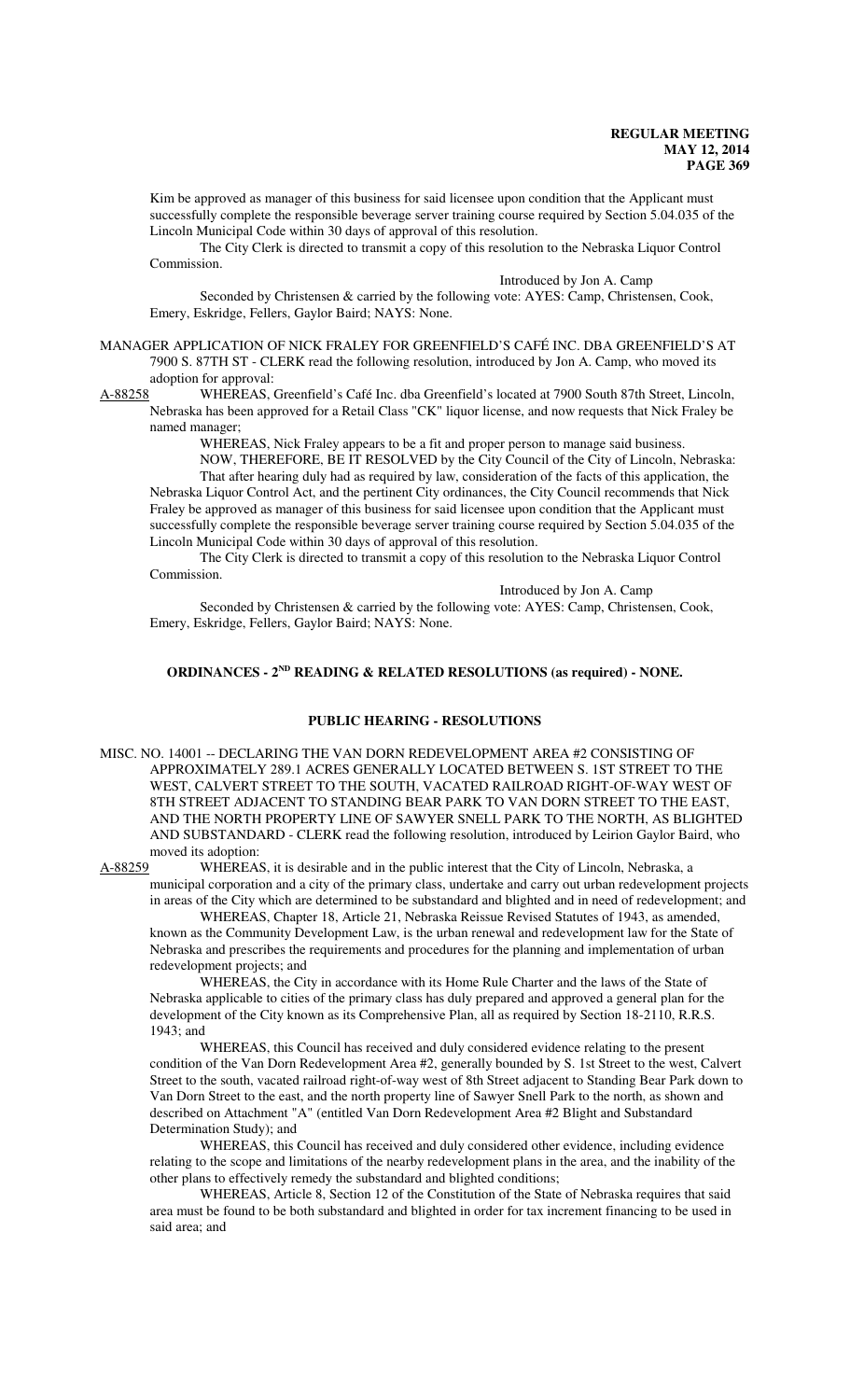WHEREAS, Section 18-2109, R.R.S. 1943, as amended, requires that prior to the preparation by the City of an urban redevelopment plan for a redevelopment project for the Van Dorn Redevelopment Area 2, this Council as governing body of the City, by resolution, after review and recommendation from the Lincoln City Lancaster County Planning Commission, find and determine that said area is both a substandard and blighted area as defined in said Community Development Law, and in need of redevelopment; and

WHEREAS, on April 4, 2014, notice of public hearing was mailed, postage prepaid, to the president or chairperson of the governing body of each county, school district, community college, educational service unit, and natural resource district in which the real property subject to such plan is located and whose property tax receipts would be directly affected and to all registered neighborhood associations located in whole or in part within a one mile radius of the area to be redeveloped setting forth the time, date, place, and purpose, of the public hearing to be held on April 16, 2014, before the Lincoln City - Lancaster County Planning Commission regarding the proposed determination that the Van Dorn Redevelopment Area #2 be declared a blighted and substandard area as defined in the Nebraska Community Development Law, a copy of said notice and list of said registered neighborhood associations having been attached hereto as Attachment "B" and "C" respectively; and

WHEREAS, the Lincoln City-Lancaster County Planning Commission on April 16, 2014 recommended that the Van Dorn Redevelopment Area #2 be found to be both a substandard and blighted area as defined in said Community Development Law and the evidence demonstrates that said Van Dorn Redevelopment Area #2 as shown and described on Attachment "A" constitutes both a substandard and blighted area as defined in said Community Development Law, which area is in need of redevelopment.

WHEREAS, on April 25, 2014 a notice of public hearing was mailed, postage prepaid, to the foregoing governing bodies and registered neighborhood associations setting forth the time, date, place, and purpose of the public hearing before the City Council to be held on May 12, 2014 regarding the proposed determination that the Van Dorn Redevelopment Area #2 be declared a blighted and substandard area as defined in the Nebraska Community Development Law, a copy of said notice having been attached hereto as Attachment "D"; and

WHEREAS, on April 25, 2014 and May 2, 2014 a notice of public hearing was published in the Lincoln Journal Star newspaper, setting forth the time, date, place, and purpose of the public hearing to be held on May 12, 2014 regarding the proposed determination that the Van Dorn Redevelopment Area #2 be declared a blighted and substandard area as defined in the Nebraska Community Development Law, a copy of such notice having been attached hereto and marked as Attachment "E"; and

WHEREAS, on May 12, 2014 in the City Council Chambers of the County City Building, 555 South 10th Street, Lincoln, Nebraska, the City Council held a public hearing relating to the proposed determination that the Van Dorn Redevelopment Area #2 be declared a blighted and substandard area as defined in the Nebraska Community Development Law and all interested parties were afforded at such public hearing a reasonable opportunity to express their views respecting said proposed plan; and

WHEREAS, the City Council has duly considered all statements made and materials submitted relating to said proposed determination.

NOW, THEREFORE, BE IT RESOLVED by the City Council of the City of Lincoln, Nebraska: 1. That it is hereby found and determined that substandard and blighted conditions exist as set forth and discussed in Attachment "A" (entitled Van Dorn Redevelopment Area #2 Blight and Substandard Determination Study) attached hereto and incorporated herein as though fully set forth verbatim.

2. That it is hereby found and determined that the Van Dorn Redevelopment Area #2 as shown and described on Attachment "A", constitutes both a substandard and blighted area as defined by subsections (10) and (11), respectively, of Section 18-2103, R.R.S. 1943, as amended, and that said area is in need of redevelopment.

3. That it is hereby found and determined that said area is an eligible site for redevelopment projects under the provision of Chapter 18, Article 21, Nebraska Revised Statutes of 1943, as amended.

4. That the elimination of said substandard and blighted conditions under the authority of the Community Development Law is found to be a public purpose and in the public interest.

5. That such substandard and blighted conditions are beyond remedy and control solely by regulatory process and the exercise of police power and cannot be dealt with effectively by the ordinary operations or private enterprise without the aid provided by the Community Development law, specifically including Tax Increment Financing.

BE IT FURTHER RESOLVED that the Department of Urban Development as the duly designated community development agency for the City of Lincoln is hereby authorized and directed to immediately proceed with the preparation of a new redevelopment plan and associated projects for the Van Dorn Redevelopment Area #2, which plan shall be prepared in accordance with the requirements and procedures of said Chapter 18, Article 21, for ultimate review and consideration by this Council.

Introduced by Leirion Gaylor Baird

Seconded by Camp & carried by the following vote: AYES: Camp, Christensen, Cook, Emery, Eskridge, Fellers, Gaylor Baird; NAYS: None.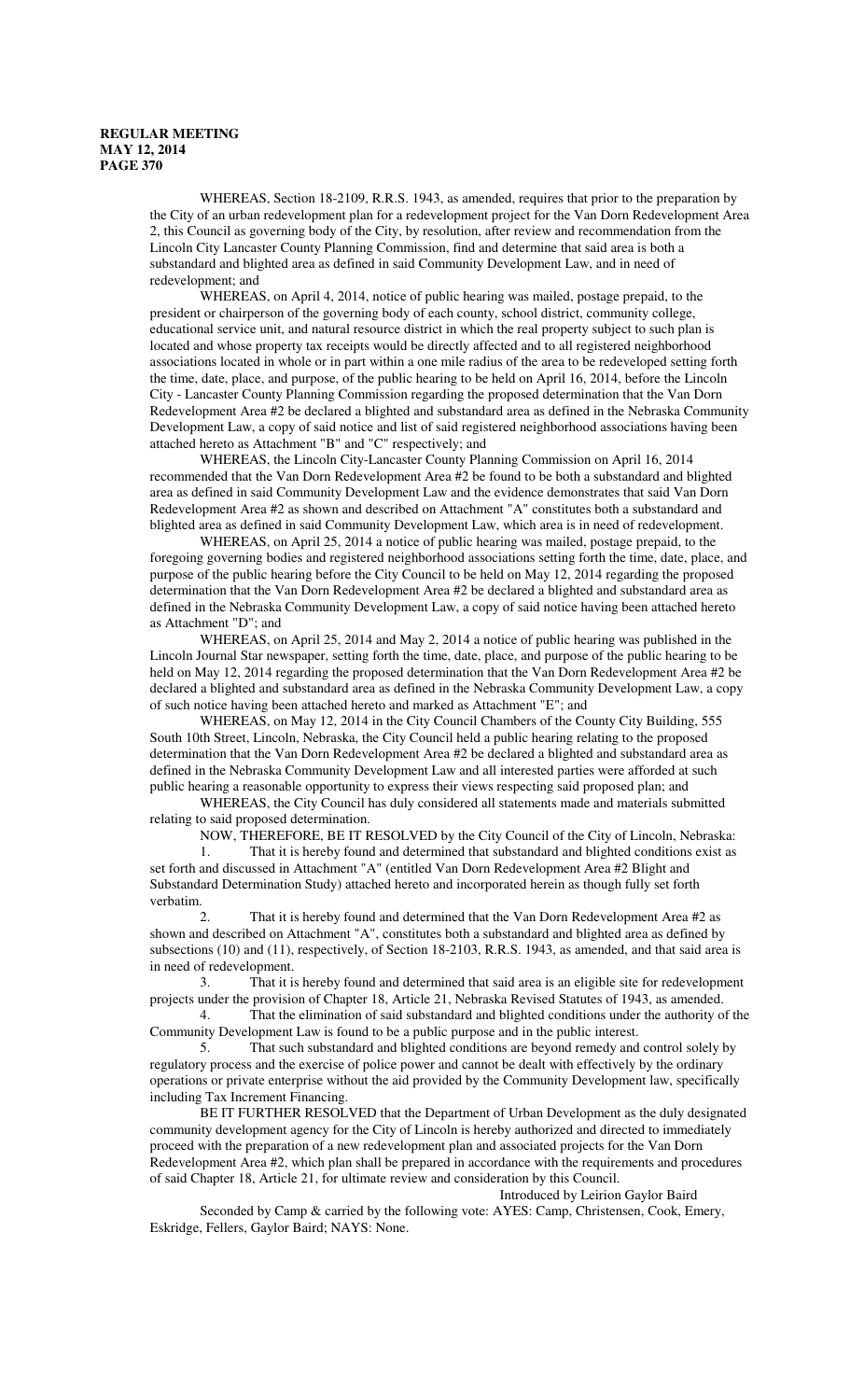APPROVING A CONTRACT AGREEMENT BETWEEN THE CITY OF LINCOLN, LANCASTER COUNTY, THE LINCOLN LANCASTER COUNTY PUBLIC BUILDING COMMISSION, AND EAGLE SERVICES FOR THE ANNUAL REQUIREMENTS FOR PORTABLE CHEMICAL TOILET SERVICES, PURSUANT TO BID NO. 14-056, FOR A FOUR YEAR TERM - CLERK read the following resolution, introduced by Leirion Gaylor Baird, who moved its adoption:

A-88260 BE IT RESOLVED by the City Council of the City of Lincoln, Nebraska:

That the attached Contract Agreement between the City of Lincoln, Lancaster County, the Lincoln Lancaster County Public Building Commission and Eagle Services for the annual requirements for Portable Chemical Toilet Services, pursuant to Bid No. 14-056, for a four year term, upon the terms and conditions as set forth in said Contract Agreement, is hereby approved and the Mayor is authorized to execute the same and any associated amendments or renewals on behalf of the City of Lincoln.

Introduced by Leirion Gaylor Baird

Seconded by Camp & carried by the following vote: AYES: Camp, Christensen, Cook, Emery, Eskridge, Fellers, Gaylor Baird; NAYS: None.

#### ACCEPTING THE REPORT OF NEW AND PENDING CLAIMS AGAINST THE CITY AND APPROVING DISPOSITION OF CLAIMS SET FORTH FOR THE PERIOD OF APRIL 16-30, 2014 - CLERK read the following resolution, introduced by Leirion Gaylor Baird, who moved its adoption:

A-88261 BE IT RESOLVED by the City Council of the City of Lincoln, Nebraska:

That the claims listed in the attached report, marked as Exhibit "A", dated May 1, 2014, of various new and pending tort claims filed against the City of Lincoln with the Office of the City Attorney or the Office of the City Clerk, as well as claims which have been disposed of, are hereby received as required by Neb. Rev. Stat. § 13-905 (Reissue 1997). The dispositions of claims by the Office of the City Attorney, as shown by the attached report, are hereby approved:

| <b>DENIED CLAIMS</b>                |              | ALLOWED/SETTLED CLAIMS               |             |
|-------------------------------------|--------------|--------------------------------------|-------------|
| Del Lienemann Sr.                   | 357.00       | Brian Bennetzen                      | \$14,576.51 |
| Denis Jensen & Lynette Bunde Jensen | 543.20       | <b>National Subrogation Services</b> |             |
| Michael J. Bradstreet               | 1,000,000.00 | as agent for Horace Mann             |             |
| Joseph M. Brus, P.R. of Estate of   |              | Insurance Co.                        | 1,474.71    |
| <b>Scott Brus</b>                   | 1,177.14     | Mary Brown                           | 1,500.00    |
| Derek Cox                           | 267.50       | Julianne Kaiser                      | 413.57      |

The City Attorney is hereby directed to mail to the various claimants listed herein a copy of this resolution which shows the final disposition of their claim.

Introduced by Leirion Gaylor Baird

Seconded by Camp & carried by the following vote: AYES: Camp, Christensen, Cook, Emery, Eskridge, Fellers, Gaylor Baird; NAYS: None.

APPROVING THE HARTLEY FLATS REDEVELOPMENT AGREEMENT BETWEEN TJK INVESTMENTS INC. AND THE CITY OF LINCOLN RELATING TO THE REDEVELOPMENT OF THE PROPERTIES CONSISTING OF 13 UNITS LOCATED AT 444, 436 AND 422 NORTH 27TH STREET - CLERK read a resolution, introduced by, Leirion Gaylor Baird, who moved its adoption:

A-88262 BE IT RESOLVED by the City Council of the City of Lincoln, Nebraska:

That the attached City of Lincoln Redevelopment Agreement for Hartley Flats, between the City of Lincoln, Nebraska and TJK Investments, Inc. relating to the redevelopment of property generally consisting of 13 units located at 444, 436, and 422 North 27th Street, upon the terms and conditions set forth in said Redevelopment Agreement, which is attached hereto marked as Attachment "A", is hereby approved and the Mayor is authorized to execute the same on behalf of the City of Lincoln.

The City Clerk is directed to transmit one fully executed original and one copy of said Agreement to Ernest Castillo, Urban Development Department. Ernest Castillo is directed to record the Memorandum of Redevelopment and the Use Restriction and Facade Agreement with the Register of Deeds, recording fees to be paid from the TIF Proceeds. Ernest Castillo is further directed to transmit a copy of the Agreement to TJK Investment, Inc.

Introduced by Leirion Gaylor Baird

Seconded by Camp & carried by the following vote: AYES: Camp, Christensen, Cook, Emery, Eskridge, Fellers, Gaylor Baird; NAYS: None.

# **ORDINANCES - 3<sup>RD</sup>** READING & RELATED RESOLUTIONS (as required)

COMP. PLAN AMENDMENT 14001 - AMENDING THE 2040 LINCOLN-LANCASTER COUNTY COMPREHENSIVE PLAN BY CHANGING THE LAND USE DESIGNATION OF APPROXIMATELY 5.5 ACRES OF LAND GENERALLY LOCATED AT THE NORTHWEST CORNER OF SOUTH 70TH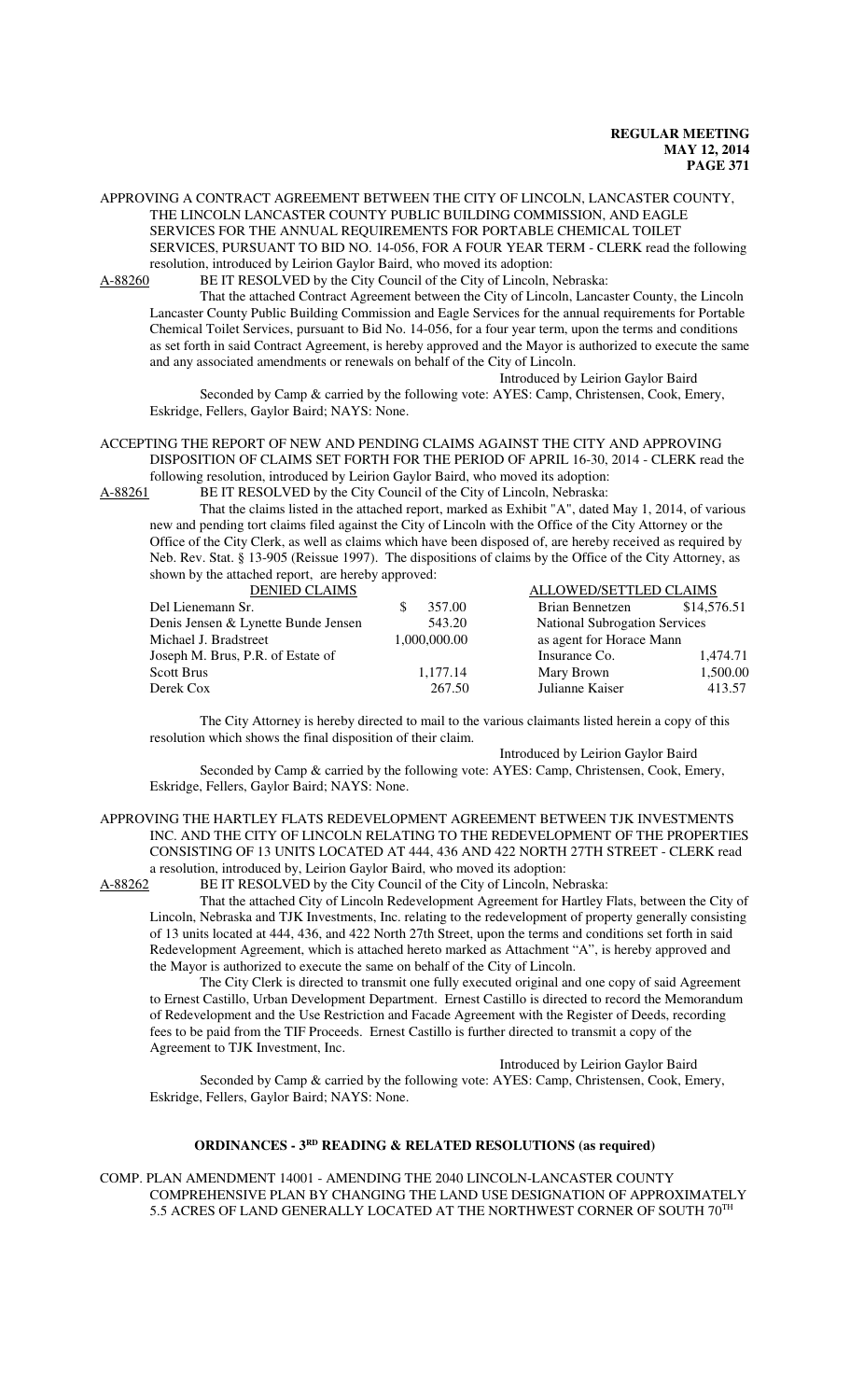STREET AND PINE LAKE ROAD FROM URBAN RESIDENTIAL TO COMMERCIAL. (RELATED ITEMS: 14R-110, 14-44) - CLERK read the following resolution, introduced by, Trent Fellers, who moved its adoption:

A-88263 WHEREAS, the Planning Director, on behalf of Mike Wachal, has made application to amend the 2040 Lincoln-Lancaster County Comprehensive Plan to change the land use designation in the Lancaster County Future Land Use Plan and the Lincoln Area Future Land Use Plan from Urban Residential to Commercial on approximately 5.5 acres of land generally located at the northwest corner of South 70th Street and Pine Lake Road, to designate the general area as a Planned Service Commercial special permit for mini-warehousing and office use and to make associated amendments to the Comprehensive Plan; and

WHEREAS, the Lincoln City - Lancaster County Planning Commission has recommended approval of the requested amendment.

NOW, THEREFORE, BE IT RESOLVED by the City Council of the City of Lincoln, Nebraska that the 2040 Lincoln-Lancaster County Comprehensive Plan be and the same is hereby amended in the following manner:

1. Amend the Lancaster County Future Land Use Plan on pages 1.8 and 12.2, and the Lincoln Area Future Land Use Plan on pages 1.9 and 12.3 to reflect Commercial land use on approximately 5.5 acres of land generally located at the northwest corner of South 70th Street and Pine Lake Road as shown on Attachment "A".

BE IT FURTHER RESOLVED that all other maps, figures, and plans where the land use map is displayed and other references in said plan which may be affected by the above-specified amendment be, and they hereby are amended to conform with such specific amendments.

Introduced by Trent Fellers

Seconded by Christensen & carried by the following vote: AYES: Camp, Christensen, Cook, Emery, Eskridge, Fellers, Gaylor Baird; NAYS: None.

CHANGE OF ZONE 14004 - APPLICATION OF PAUL ROGGE FOR A CHANGE OF ZONE FROM AGR AGRICULTURAL RESIDENTIAL TO H-4 GENERAL COMMERCIAL ON PROPERTY GENERALLY LOCATED NORTHWEST OF THE INTERSECTION OF SOUTH 70TH STREET AND PINE LAKE ROAD. (RELATED ITEMS: 14R-110, 14-44) - CLERK read an ordinance, introduced by Trent Fellers, amending the Lincoln Zoning District Maps adopted by reference and made a part of Title 27 of the Lincoln Municipal Code, pursuant to Section 27.05.020 of the Lincoln Municipal Code, by changing the boundaries of the districts established and shown thereon, the third time.<br>FELLERS Moved to pass the ordinance as read.

Moved to pass the ordinance as read.

Seconded by Christensen & carried by the following vote: AYES: Camp, Christensen, Cook, Emery, Eskride, Fellers, Gaylor Baird; NAYS: None.

The ordinance, being numbered **#20020**, is recorded in Ordinance Book #209, Page .

ANNEXATION 14001 - AMENDING THE LINCOLN CORPORATE LIMITS MAP BY ANNEXING APPROXIMATELY 2.71 ACRES GENERALLY LOCATED AT SOUTH 88TH STREET AND PIONEERS BOULEVARD. (RELATED ITEMS: 14-45, 14-46) - CLERK read an ordinance, introduced by Trent Fellers, annexing and including the below described land as part of the City of Lincoln, Nebraska and amending the Corporate Limits Map attached to and made a part of Ordinance No. 18208 to reflect the extension of the corporate limits boundary of the City of Lincoln, Nebraska established and shown thereon, the third time.<br>FELLERS Move

Moved to pass the ordinance as read.

Seconded by Christensen & carried by the following vote: AYES: Camp, Christensen, Cook, Emery, Eskridge, Fellers, Gaylor Baird; NAYS: None.

The ordinance, being numbered **#20021**, is recorded in Ordinance Book #209, Page .

CHANGE OF ZONE 14005 - APPLICATION OF HIMARK GOLF FOR A CHANGE OF ZONE FROM AG AGRICULTURAL DISTRICT TO R-3 RESIDENTIAL DISTRICT ON PROPERTY GENERALLY LOCATED AT SOUTH 88TH STREET AND PIONEERS BOULEVARD. (RELATED ITEMS: 14-45, 14-46) - CLERK read an ordinance, introduced by Trent Fellers, amending the Lincoln Zoning District Maps adopted by reference and made a part of Title 27 of the Lincoln Municipal Code, pursuant to Section 27.05.020 of the Lincoln Municipal Code, by changing the boundaries of the districts established and shown thereon, the third time.<br>FEI I FRS Moved to pass the orient

Moved to pass the ordinance as read.

Seconded by Christensen & carried by the following vote: AYES: Camp, Christensen, Cook, Emery, Eskridge, Fellers, Gaylor Baird; NAYS: None.

The ordinance, being numbered **#20022**, is recorded in Ordinance Book #209, Page .

AUTHORIZING THE PURCHASE AGREEMENT FOR THE SALE OF SURPLUS PROPERTY GENERALLY LOCATED AT 1112 WASHINGTON STREET TO AUSTIN D. SHARP FOR THE SUM OF \$89,000.00 - CLERK read an ordinance, introduced by Trent Fellers, approving a Purchase Agreement between the City of Lincoln, as Seller, and Austin D. Sharp, as Buyer, authorizing the sale of City owned property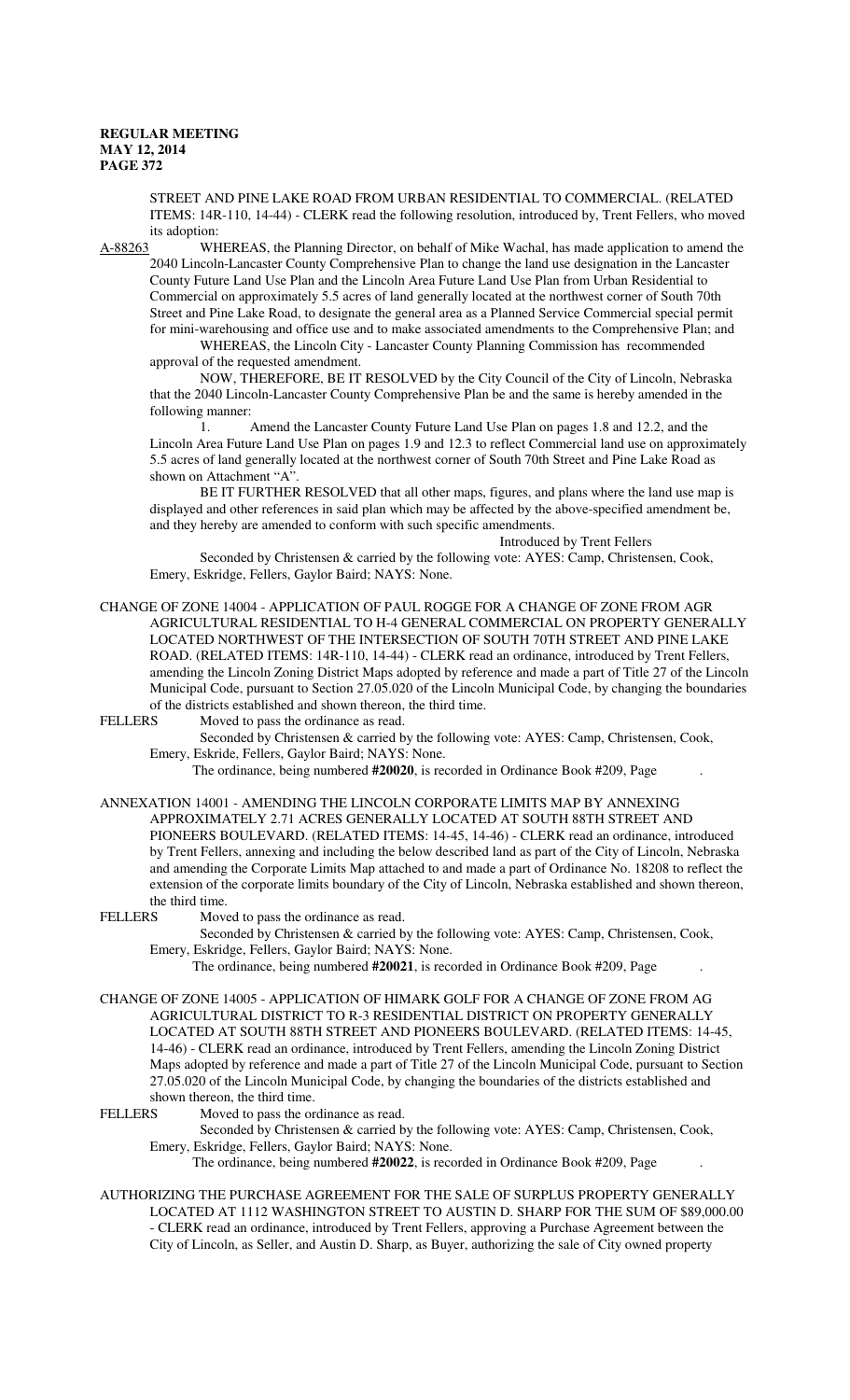described as the east 43 feet of the south 82 feet and the east 13 feet of the north 60 feet of Lot 8 and the west 5 feet of Lot 9, Block 29, Dawsons Addition to South Lincoln, more commonly known as the 1112 Washington Street, the third time.<br>FELLERS Moved to pass the ordina

Moved to pass the ordinance as read.

Seconded by Christensen & carried by the following vote: AYES: Camp, Christensen, Cook, Emery, Eskridge, Fellers, Gaylor Baird; NAYS: None.

The ordinance, being numbered **#20023**, is recorded in Ordinance Book #209, Page .

# **ORDINANCES - 1ST READING & RELATED RESOLUTIONS (as required)**

- TEXT AMENDMENT 14001 AMENDING TITLE 27 OF THE LINCOLN MUNICIPAL CODE, THE ZONING CODE, TO CLARIFY THAT DWELLINGS FOR NON-RELATED PERSONS IS NOT AN ALLOWED USE IN THE AG, AGR, OR R-6 ZONING DISTRICTS BY AMENDING SECTION 27.06.080 RELATING TO THE GROUP LIVING USE GROUP TO CHANGE THE DESIGNATION OF DWELLINGS FOR NON-RELATED PERSONS IN SAID USE GROUP TABLE FROM A SPECIAL PERMITTED USE TO A PROHIBITED USE IN THE AG, AGR AND R-6 ZONING DISTRICTS; AND AMENDING SECTION 27.70.020 RELATING TO ADDITIONAL USE REGULATIONS FOR DWELLINGS FOR NON-RELATED PERSONS TO CLARIFY THAT DWELLINGS FOR NON-RELATED PERSONS AS A PERMITTED USE UNDER A COMMUNITY UNIT PLAN IS LIMITED TO THE R-1, R-2, R-3, R-4 AND R-5 ZONING DISTRICTS - CLERK read an ordinance, introduced by Jon A. Camp, amending Title 27 of the Lincoln Municipal Code, The Zoning Code, to clarify that dwellings for non-related persons is not an allowed use in the AG, AGR, or R-6 zoning districts by amending Section 27.06.080 relating to the Group Living Use Group to change the designation of Dwellings for Non-Related Persons in said Use Group Table from a special permitted use to a prohibited use in the AG, AGR and R-6 zoning districts; amending Section 27.70.020 relating to Additional Use Regulations for Dwellings for Non-related Persons to clarify that Dwellings for Non-Related Persons as a permitted use under a community unit plan is limited to the R-1, R-2, R-3, R-4, and R-5 zoning districts; and repealing Sections 27.06.080 and 27.70.020 of the Lincoln Municipal Code as hitherto existing, the first time.
- TEXT AMENDMENT 14002 AMENDING SUBSECTIONS (A) AND (B) OF SECTION 27.63.680 OF THE LINCOLN MUNICIPAL CODE, SALE OF ALCOHOLIC BEVERAGES FOR CONSUMPTION ON THE PREMISES, TO DEFINE RESTAURANT UNDER SUBSECTION (A), AND TO ADD THE SALE OF ALCOHOLIC BEVERAGES FOR CONSUMPTION ON THE PREMISES OF A RESTAURANT AS A SPECIAL PERMITTED USE IN THE O-3 DISTRICT UNDER SUBSECTION (B) - CLERK read the following ordinance, introduced by Jon A. Camp, amending subsections (a) and (b) of Section 27.63.680 of the Lincoln Municipal Code, Sale of Alcoholic Beverages for Consumption On the Premises, to define restaurant under subsection (a), and to add the sale of alcoholic beverages for consumption on the premises of a restaurant as a special permitted use in the O-3 district under subsection (b); and repealing Section 27.63.680 of the Lincoln Municipal Code as hitherto existing, the first time.
- CHANGE OF ZONE 14007 APPLICATION OF EIGER CORPORATION FOR A CHANGE OF ZONE FROM AG AGRICULTURAL DISTRICT TO B-5 PLANNED REGIONAL BUSINESS DISTRICT AND FROM B-5 PLANNED REGIONAL BUSINESS DISTRICT TO H-4 GENERAL COMMERCIAL DISTRICT ON PROPERTY GENERALLY LOCATED AT SOUTH 91ST STREET AND PINE LAKE ROAD. (RELATED ITEMS: 14-51, 14R-130) - CLERK read an ordinance, introduced by Jon A. Camp, amending the Lincoln Zoning District Maps adopted by reference and made a apart of Title 27 of the Lincoln Municipal Code, pursuant to Section 27.05.02 of the Lincoln Municipal Code, by changing the boundaries of the districts established and shown thereon, the first time.
- USE PERMIT 140D APPLICATION OF EIGER CORPORATION TO EXPAND THE BOUNDARY OF THE EXISTING USE PERMIT BY APPROXIMATELY 14.6 ACRES TO ALLOW AN ADDITIONAL 722 DWELLING UNITS, WITH A REQUESTED WAIVER TO ALLOW TANDEM PARKING ASSOCIATED WITH MULTI-FAMILY DWELLINGS, AND TO MODIFY THE MAXIMUM HEIGHT TO 52 FEET, AND TO REMOVE APPROXIMATELY 6.3 ACRES BEING REZONED TO H-4 FOR MINI-WAREHOUSING, ON PROPERTY GENERALLY LOCATED AT SOUTH 91ST STREET AND PINE LAKE ROAD. (RELATED ITEMS: 14-51, 14R-130)
- TEXT AMENDMENT 14003 AMENDING CHAPTER 27.63 OF THE LINCOLN MUNICIPAL CODE BY AMENDING SECTION 27.63.130 TO CLARIFY THAT THE SECTION APPLIES ONLY TO OUTDOOR RECREATIONAL FACILITIES, TO PROVIDE THAT THE PLANNING COMMISSION MAY ESTABLISH PARKING REQUIREMENTS FOR SUCH OUTDOOR RECREATIONAL FACILITIES AND PROVIDING THAT, AS PART OF THE SPECIAL PERMIT FOR AN OUTDOOR RECREATIONAL FACILITY, THE PLANNING COMMISSION MAY, SUBJECT TO SECTION 27.63.680, PERMIT THE SALE OF ALCOHOLIC BEVERAGES FOR CONSUMPTION ON THE PREMISES AS AN ACCESSORY USE; AND AMENDING SECTION 27.63.680 TO ALLOW THE SALE OF ALCOHOLIC BEVERAGES FOR CONSUMPTION ON THE PREMISES AS AN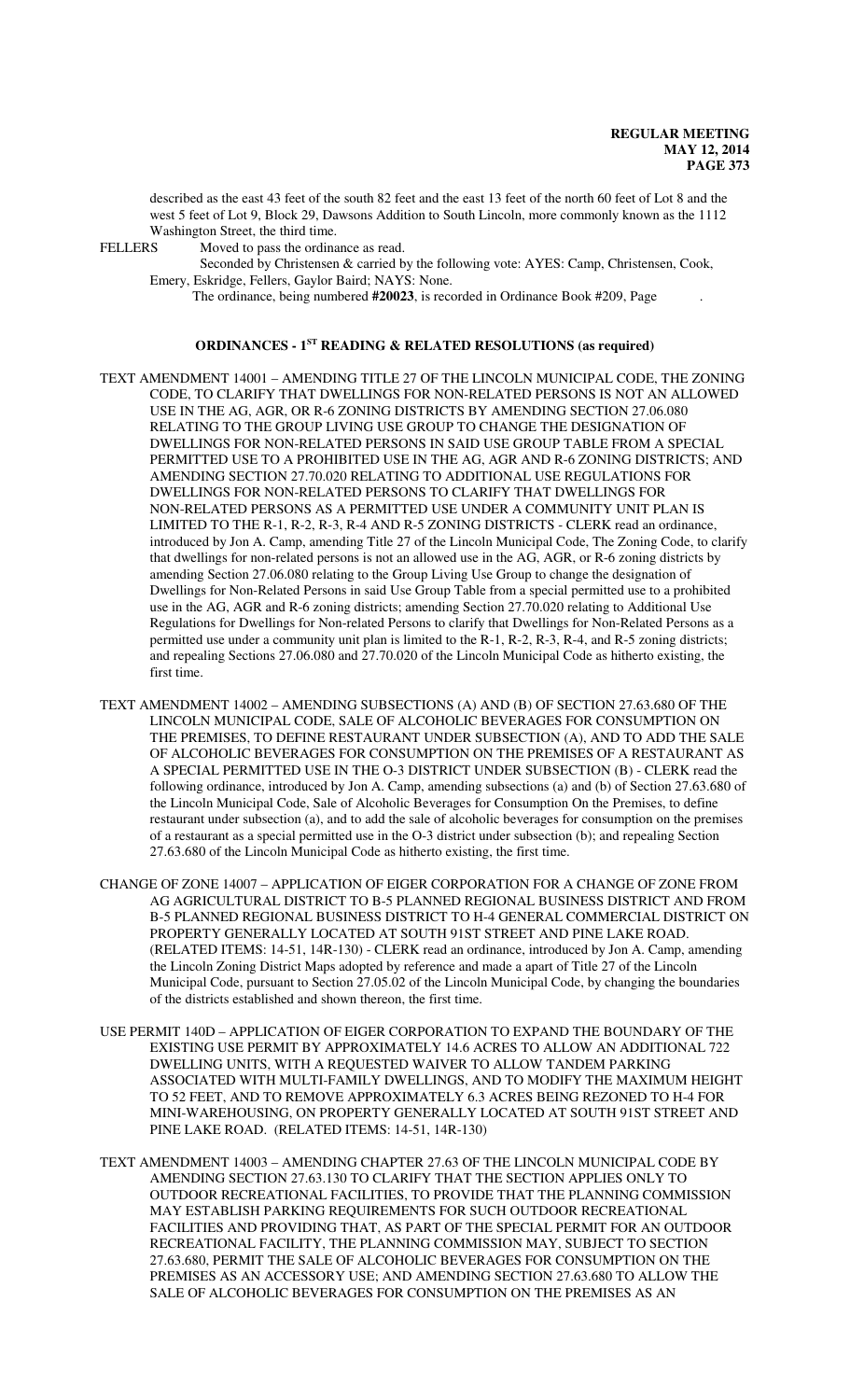ACCESSORY USE - CLERK read the following ordinance, introduced by Jon A. Camp, amending Chapter 27.63 of the Lincoln Municipal Code by amending Section 27.63.130 to clarify that the section applies only to outdoor recreational facilities, to provide that the Planning Commission may establish parking requirements for such outdoor recreational facilities based on a determination of the parking needs and operation of the proposed uses, and providing that, as part of the special permit for an outdoor recreational facility, the Planning Commission may, subject to applicable locational requirements of Section 27.63.680, permit the sale of alcoholic beverages for consumption on the premises as an accessory use; amending Section 27.63.680 to allow the sale of alcoholic beverages for consumption on the premises as an accessory use to an outdoor recreational facility as part of a separate special permit for the outdoor recreational facility under Section 27.63.130; and repealing Sections 27.63.130; and repealing Sections 27.63.130 and 27.63.680 of the Lincoln Municipal Code as hitherto existing, the first time.

- COMP. PLAN AMENDMENT 14002 AMENDING THE 2040 LINCOLN-LANCASTER COUNTY COMPREHENSIVE PLAN TO CHANGE APPROXIMATELY 61 ACRES OF LAND FROM URBAN RESIDENTIAL TO COMMERCIAL, GREEN SPACE AND ENVIRONMENTAL RESOURCES, ON PROPERTY GENERALLY LOCATED SOUTHWEST OF THE INTERSECTION OF WEST CHARLESTON STREET AND SUN VALLEY BOULEVARD. (RELATED ITEMS: 14R-131, 14-52, 14R-132)
- CHANGE OF ZONE 14009 APPLICATION OF OAK LAKE DEVELOPMENT, LLC FOR A CHANGE OF ZONE FROM R-3 RESIDENTIAL DISTRICT AND I-1 INDUSTRIAL DISTRICT TO B-2 PLANNED NEIGHBORHOOD BUSINESS DISTRICT ON PROPERTY GENERALLY LOCATED SOUTHWEST OF THE INTERSECTION OF WEST CHARLESTON STREET AND SUN VALLEY BOULEVARD. (RELATED ITEMS: 14R-131, 14-52, 14R-132) - CLERK read an ordinance, introduced by Jon A. Camp, amending the Lincoln Zoning District Maps adopted by reference and made a part of Title 27 of the Lincoln Municipal Code, pursuant to Section 27.05.020 of the Lincoln Municipal Code, by changing the boundaries of the districts established and shown thereon, the first time.
- USE PERMIT 14004 APPLICATION OF OAK LAKE DEVELOPMENT, LLC TO PERMIT OUTDOOR RECREATIONAL FACILITIES AS A SPECIAL PERMITTED USE, TO DEVELOP 75,000 SQ. FT. OF COMMERCIAL USE, 175,000 SQ. FT. OF INDOOR RECREATIONAL FACILITIES AND 275 HOTEL ROOMS, INCLUDING REQUESTED WAIVERS TO MODIFY THE PARKING, SIGNAGE, MAXIMUM HEIGHT, PARKING LOT SCREENING, STREET TREES AND SIDEWALK REQUIREMENTS, ON PROPERTY GENERALLY LOCATED SOUTHWEST OF THE INTERSECTION OF WEST CHARLESTON STREET AND SUN VALLEY BOULEVARD. (RELATED ITEMS: 14R-131, 14-52, 14R-132)
- APPROVING THE GREAT AMERICAN SPORTS PARK REDEVELOPMENT AGREEMENT BETWEEN THE CITY OF LINCOLN AND GREAT AMERICAN SPORTS PARK, LLC AND OAK LAKE DEVELOPMENT, LLC RELATING TO THE REDEVELOPMENT OF PROPERTY GENERALLY LOCATED BETWEEN SUN VALLEY BOULEVARD ON THE EAST, CHARLESTON STREET AND WEST CHARLESTON STREET ON THE NORTH, THE VIEW STUDENT HOUSING COMPLEX ON THE WEST, AND THE UNION PACIFIC RAIL LINE ON THE SOUTH. (RELATED ITEMS: 14R-134, 14R-135, 14-53, 14-54)
- AMENDING THE FY 13/14 CIP TO AUTHORIZE AND APPROPRIATE \$2,116,463 IN TIF FUNDS AND \$1,188,889 IN ENHANCED EMPLOYMENT AREA OCCUPATION TAX FOR THE GREAT AMERICAN SPORTS PARK REDEVELOPMENT PROJECT ON PROPERTY GENERALLY LOCATED BETWEEN SUN VALLEY BOULEVARD ON THE EAST, CHARLESTON STREET AND WEST CHARLESTON STREET ON THE NORTH, THE VIEW STUDENT HOUSING COMPLEX ON THE WEST, AND THE UNION PACIFIC RAIL LINE ON THE SOUTH. (RELATED ITEMS: 14R-134, 14R-135, 14-53, 14-54)
- AUTHORIZING A RETAIL BUSINESS OCCUPATION TAX ON RETAIL BUSINESSES LOCATED WITHIN THE GREAT AMERICAN SPORTS PARK PROJECT'S ENHANCED EMPLOYMENT AREA IDENTIFIED IN THE NORTHWEST CORRIDORS REDEVELOPMENT PLAN FOR OUTDOOR LIGHTED SPORTS FIELDS AND ASSOCIATED PARKING, RESTROOMS AND RELATED IMPROVEMENTS. (RELATED ITEMS: 14R-134, 14R-135, 14-53, 14-54) - CLERK read an ordinance, introduced by Jon A. Camp, providing for the levy of a retail business occupation tax; establishing definitions; providing for the administration, collections, returns, delinquencies and recovery of unpaid amounts related to such occupation tax; specifying how such tax revenue will be used; providing a sunset provision for the tax; and related matters, the first time.
- AUTHORIZING THE ISSUANCE OF TAX ALLOCATION BONDS AND THE ISSUANCE OF OCCUPATION TAX REVENUE BONDS FOR THE GREAT AMERICAN SPORTS PARK REDEVELOPMENT PROJECT. (RELATED ITEMS: 14R-134, 14R-135, 14-53, 14-54) - CLERK read an ordinance, introduced by Jon A. Camp, authorizing and providing for the issuance by the city of Lincoln, Nebraska of (a) a tax allocation bond, note or other obligation in an aggregate principal amount not to exceed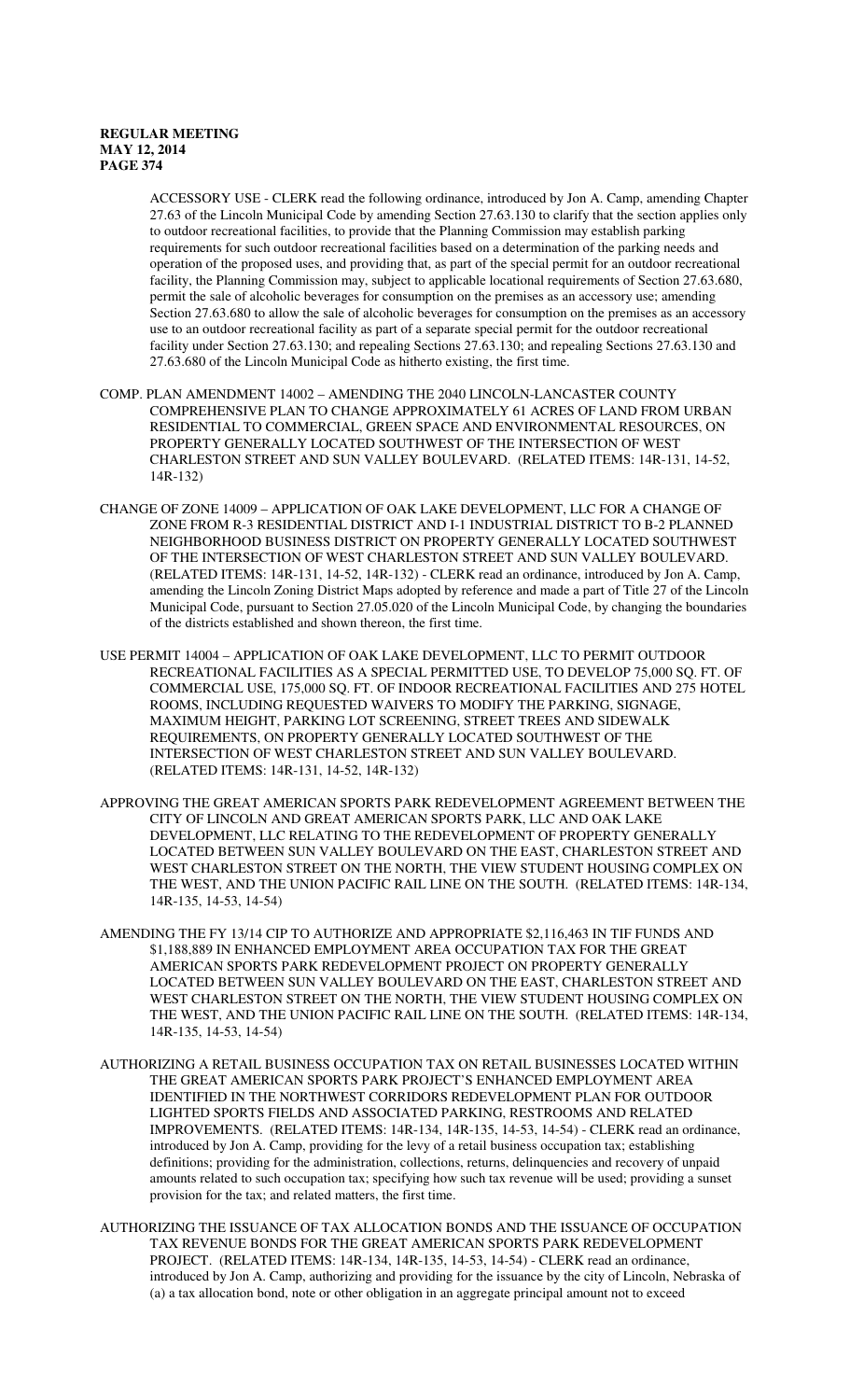\$2,116,463 for the purpose of (1) paying the costs of acquiring, purchasing, constructing, reconstructing, improving, extending, rehabilitating, installing, equipping, furnishing and completing certain improvements within the city's sports park redevelopment project area, including acquiring any real estate and/or interests in real estate in connection therewith, and (2) paying the costs of issuance thereof and (b) an occupation tax revenue bond, note or other obligation in an aggregate principal amount to not exceed \$1,188,889 for the purpose of (1) paying the costs of acquiring, purchasing, constructing, reconstructing, improving, extending, rehabilitating, installing, equipping, furnishing and completing certain improvements within the city's sports park redevelopment project area, including acquiring any real estate and/or interests in real estate in connection therewith, and (2) paying the costs of issuance thereof; prescribing the form and certain details of such bonds, notes or other obligations; pledging certain property tax revenue and other revenue to the payment of the principal of and interest on the tax allocation bond, note or other obligation as the same become due; pledging certain occupation tax revenues to the payment of the principal of and interest on the occupation tax revenue bond, note or other obligation as the same become due; limiting payment of such bond, note or other obligation to the revenues specified herein; creating and establishing funds and accounts; delegating, authorizing and directing the finance director to exercise his independent discretion and judgment in determining and finalizing certain terms and provisions of such bonds, notes or other obligations not specified herein; taking other actions and making other covenants and agreements in connection with the foregoing; and related matters, the first time.

# **RESOLUTIONS - 1ST READING**

SPECIAL PERMIT 1662A – APPLICATION OF STAR CITY OPTIMIST YOUTH FOUNDATION TO AMEND THE SITE PLAN FOR A RECREATIONAL FACILITY, TO CHANGE THE HOURS OF OPERATION AND TO ALLOW THE SALE OF ALCOHOL FOR CONSUMPTION ON THE PREMISES, ALONG WITH A REQUESTED WAIVER TO MODIFY THE SIDE AND FRONT YARD SETBACKS ON PROPERTY GENERALLY LOCATED AT SOUTH FOLSOM STREET AND WEST PIONEERS BOULEVARD.

- APPROVING A SERVICE AGREEMENT BETWEEN THE CITY OF LINCOLN AND THE BOARD OF REGENTS OF THE UNIVERSITY OF NEBRASKA ON BEHALF OF THE COLLEGE OF NURSING TO PROVIDE CLINICAL TRAINING FOR PUBLIC HEALTH STUDENTS AT EASTERDAY RECREATION CENTER FOR A TERM OF JANUARY 1, 2014 THROUGH DECEMBER 31, 2016. (CONSENT)
- AMENDING THE 21ST AND N REDEVELOPMENT AGREEMENT BETWEEN THE CITY OF LINCOLN AND HOPPE BROTHERS, LLC, APPROVED BY RESOLUTION NO. A-87644 ON NOVEMBER 4, 2013, TO REVISE THE ESTIMATED AMOUNT OF TIF AND TO ADD SOIL REMEDIATION AS A USE OF TIF.
- APPROVING A MULTI-YEAR CAD SOFTWARE LICENSE AGREEMENT BETWEEN THE CITY OF LINCOLN AND BENTLEY SYSTEMS, INC. FOR COMPUTER AIDED DRAFTING SOFTWARE FOR A THREE YEAR TERM.
- APPOINTING JON CAMP TO THE PUBLIC BUILDING COMMISSION FOR A TERM EXPIRING AUGUST 1, 2017. (CONSENT)

APPROVING THE APPOINTMENT OF JEFFERY R. KIRKPATRICK AS THE CITY ATTORNEY FOR A TWO-YEAR TERM EFFECTIVE JUNE 1, 2014.

## **OPEN MICROPHONE**

Jane Svoboda, no address given, came forward to share her thoughts on various issues. This matter was taken under advisement.

Terry Pope-Gonzalez, 349 South 1st Street, came forward to thank Rod Confer, City Attorney for his services as well as Councilman Eskridge for appearing at her neighborhood association's Cinco de Mayo party. She also commented on other various issues.

This matter was taken under advisement.

Jackie Lewis, no address given, came forward and commented on the need to keep the 55 Star Tran bus downtown. She stated many individuals who are handicapped or disabled depend on that means of transportation.

This matter was taken under advisement.